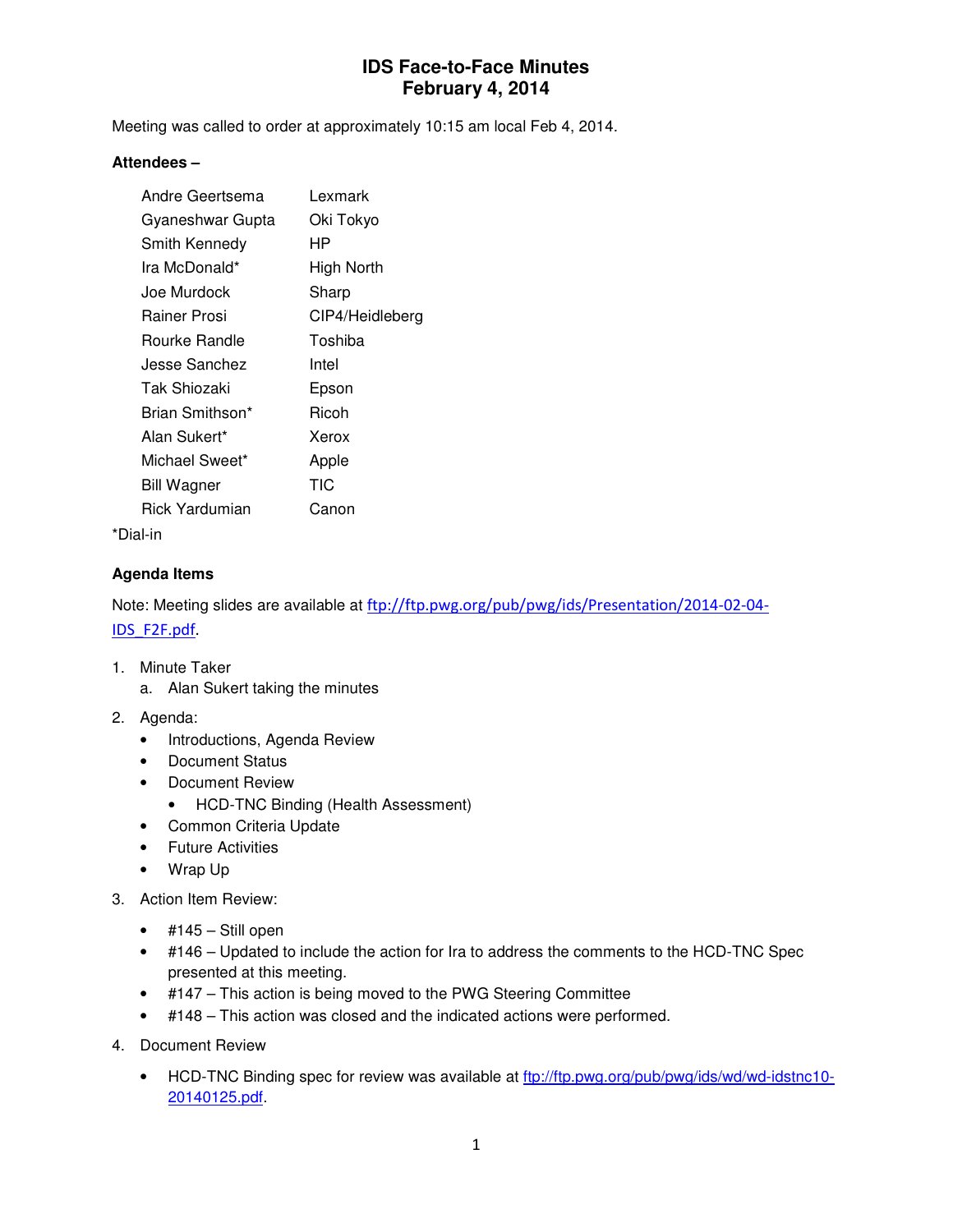## **IDS Face-to-Face Minutes February 4, 2014**

- Review Comments presented at the meeting were:
	- a. Put captions in the plain text figures obtained from the RFCs included in Section 4 and put the Table of Figures back in the document.
	- b. In Section 4.3.1 put in the missing description for the 'Message Length' data item shown in the figure in Line 423.
	- c. In line 662 add the clarification explaining that empty strings must be included if there is no value for any of the correlated attributes except for Name which cannot be blank.
	- d. The 'Correlated Attributes' title in Line 652 should be a sub-header. Note that after some discussion it was decided that this section would become Section 5.4. Make sure all references to the 'Correlated Attributes' are corrected accordingly in the Conformance and Security sections, as well as the other sections of the document.
	- e. Add a corresponding 'Correlated Attributes' section to the HCD-ATTR Spec.
	- f. Improve the discussion in Section 5.2, Lines 904-908 to clarify that the omission of the attributes is due to small packet size restrictions such as in PT-EAP.
	- g. Make Section 5.2, Lines 905-908 bullets.
	- h. In Section 5.3 include that in the case of small packets optional attributes should be omitted before any of the mandatory attributes are omitted.
	- i. Section 6.1, Lines 1053-1062 should include a reference to Section 5.4 for the 'Correlated Attributes'.
	- j. Make the list of attributes in Section 6.2.1, Lines 1068-1067, Section 6.2.2, Lines 1091-1098 and Section 6.2.3, Lines 1101-1102 bulleted lists.
	- k. Include in Section 6.2.2 in Line 1090 a back reference for truncating/omitting string versions in Section 5.x and in the mandatory attributes.
	- l. General comment: Make all the lists of attributes in Sections 5 and 6 bulleted lists.
	- m. Indicate in Section 8, Line 1112 that the implementations must conform to all requirements stated in the three listed RFCs; add [PT-EAP] to the list of specs that the implementations must conform to here.
	- n. In Section 8 expand on what integrity and confidentiality protection of health assessment attributes means.
	- o. Clean up the [PT-EAP] reference in Section 10.1, Line 1125 to the approved PT-EAP document before the HCD-TNC Spec goes for a formal PWG approval.

It was noted that the biggest need is some company to prototype this spec. It can be done anonymously if necessary and the software doesn't have to be product intent software. The vendor involved can determine the extent of coverage of the spec; the key goal is for the vendor to report any problems in understanding the spec.

- 5. The key points discussed at the meeting were:
	- The PWG IDS Subgroup does need new authors, especially for the IA&A Spec. Joe will make the plea for authors in his plenary session presentation at the next PWG Face-to-Face in May.
	- Joe noted that the URL in the "Document Status" slide for the IDS Model Spec does not work and should be ignored.